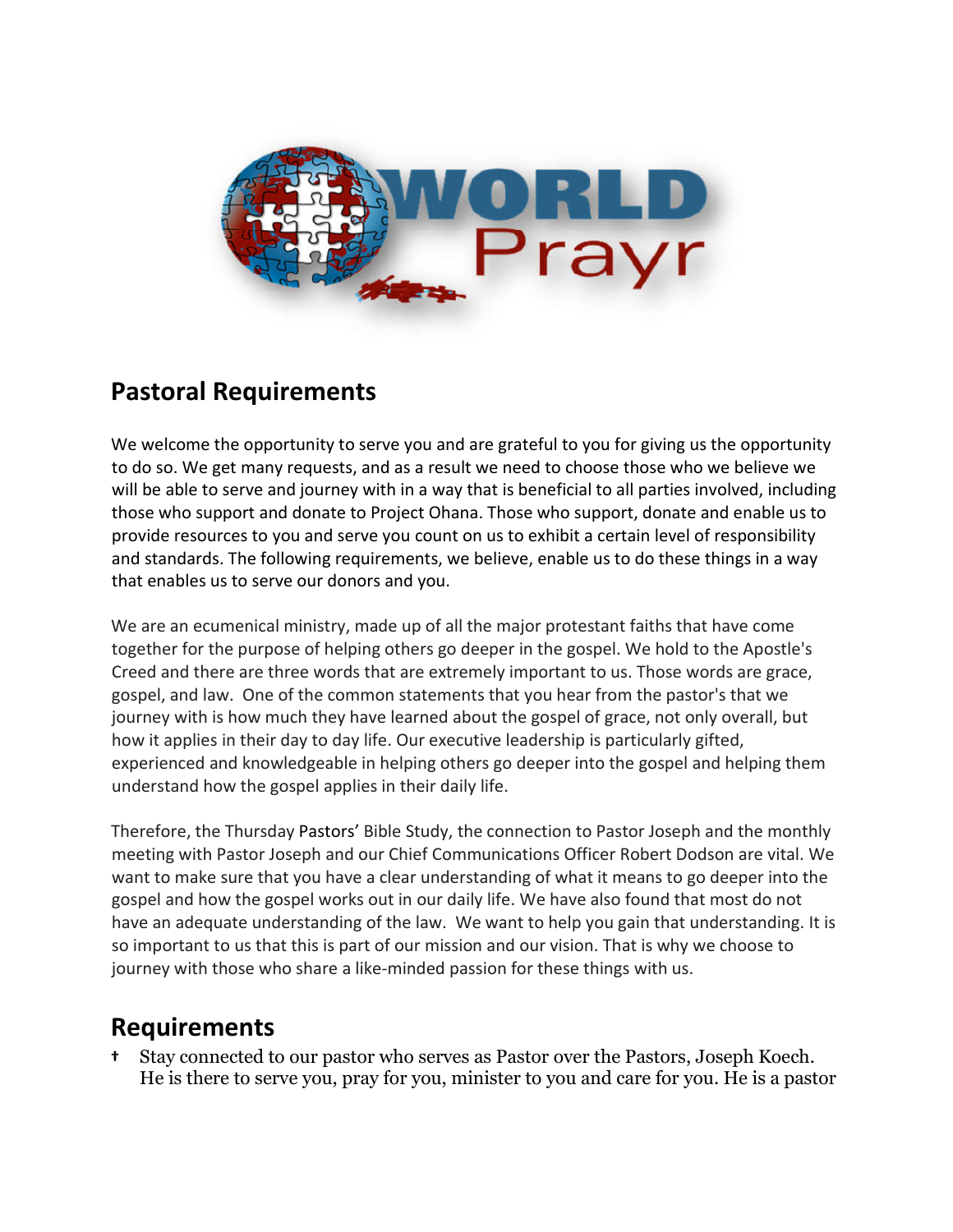in a country bound by poverty himself. He understands your pain and can relate to the hardship you experience. His heart is geared to journey with you as you come to a better understanding of the gospel of grace.

- **†** Every Thursday we have a Pastors' Bible Study where our leaders and other pastors get a chance over time to know you. We have seen that the greatest need among many pastors is a deep need for connection and relationship. It is through this Bible Study that we labor to help you gain that. We know that circumstances and situations come up that hinder one from always being a part of the Bible Study each week. We would ask that you attempt to make it when you can and no less than twice a month. We think you're going to enjoy being a part of these studies, we have heard from the other pastors how much they enjoy it.
- **†** In order to further that relationship experience Pastor Joseph and Robert Dodson, our Chief Communications Officer, will look to meet with you once a month. This meeting is simply to pray for you, see what is new in your life and just have a time of sharing and catch up.
- **†** You will probably be asked to serve as the project leader for different projects from solar to translations. Every project will require a review of the policies and standards applicable to that project. Before we begin each project, Chief Communications Officer Robert Dodson will ask you a set of verification questions to ensure that all variables needing verification are validated. It will be important to answer these questions in order to begin each new project.
- **†** At various times we will send funds for various reasons, not limited to a specific project always. We will ask of you to provide pictures, videos, receipts and other documents in order to verify that the funds are being used as we specified that they should be. This is to provide accountability to us and to our donors.
- **†** As each project is ongoing, we will ask that you take pictures and videos of the ongoing work of the project. These will be used later to create a pictorial and video testimonial of the project.
- **†** Communication is key in all relationships and we will always work towards providing key, relevant, direct and intentionally purposed communication with you regarding issues or situations that may come up. If you come to us with a question or a concern, we will address it and offer wisdom and counsel immediately. We ask that you return accordingly. We are busy laboring on your behalf, time that we must spend pursuing responses means time we will not be able to spend on key important issues or laboring on your behalf.
- **†** If a problem arises with one of the other pastors or one of World Prayr's leaders themselves, we ask that you love that pastor or leader enough to speak to them about the problem. We believe that scripture is also clear in how to deal with these matters. We want to encourage you to love your brothers and sisters in Christ enough that you will seek out their hearts and in doing so speak intentionally, purposed, graceful and loving truth to them when you need to. If you come to a leader that is not the person that you have the issue with before you go to that person we will work with you to help you carry your burden in whatever way we need to in order that you and that brother are able to come together as all parties seek to reflect the Trinity and the heart of Jesus in unity.